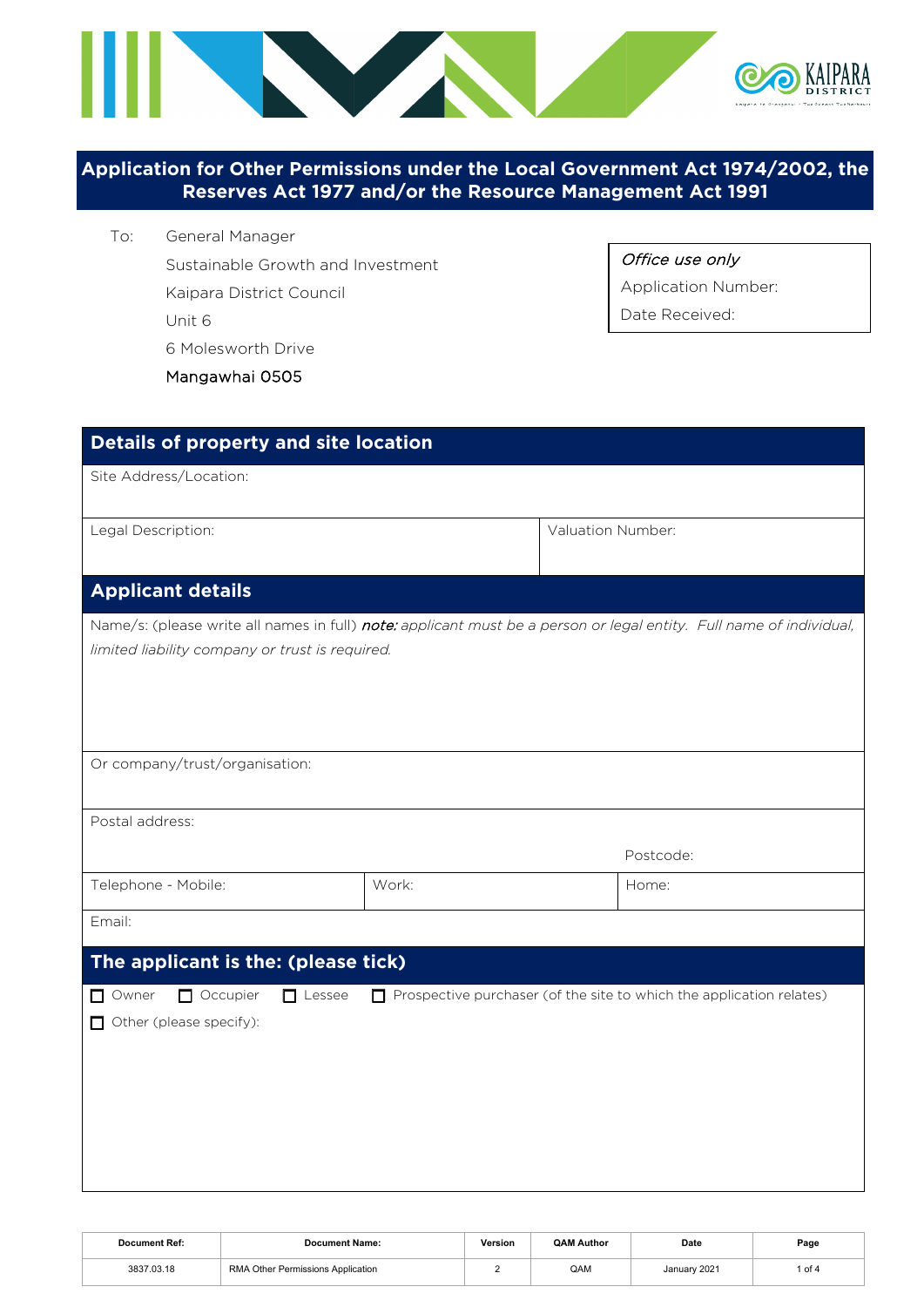| <b>Owner of property details</b>                                                                     |                                           |  |  |  |  |  |
|------------------------------------------------------------------------------------------------------|-------------------------------------------|--|--|--|--|--|
| Please list the full name and address of each owner (as stated on the Record of Title)               |                                           |  |  |  |  |  |
| Full name:                                                                                           | Address:                                  |  |  |  |  |  |
|                                                                                                      |                                           |  |  |  |  |  |
|                                                                                                      |                                           |  |  |  |  |  |
|                                                                                                      |                                           |  |  |  |  |  |
|                                                                                                      |                                           |  |  |  |  |  |
| Address for correspondence/agent details                                                             |                                           |  |  |  |  |  |
| Name and Address for service and correspondence (if you are using an Agent write their details here) |                                           |  |  |  |  |  |
| Name/s: (please write all names in full)                                                             |                                           |  |  |  |  |  |
| Postal Address:                                                                                      | Postcode:                                 |  |  |  |  |  |
| Telephone Number (Day):                                                                              | Mobile:                                   |  |  |  |  |  |
| Email:                                                                                               |                                           |  |  |  |  |  |
| <b>Address for billing</b>                                                                           |                                           |  |  |  |  |  |
| Name and Address for invoicing                                                                       |                                           |  |  |  |  |  |
| Name/s: (please write all names in full)                                                             |                                           |  |  |  |  |  |
| Postal Address:                                                                                      |                                           |  |  |  |  |  |
|                                                                                                      | Postcode:                                 |  |  |  |  |  |
| Telephone Number (Day):                                                                              | Mobile:                                   |  |  |  |  |  |
| Email:                                                                                               |                                           |  |  |  |  |  |
| <b>General application details</b>                                                                   |                                           |  |  |  |  |  |
| I hereby apply to Kaipara District Council for:                                                      |                                           |  |  |  |  |  |
| Certificate of Compliance (s139 RMA)                                                                 | Existing Use Certificate (s139 RMA)       |  |  |  |  |  |
| Form a right-of-way (s348 LGA)                                                                       | Easement cancellation (s243 RMA)          |  |  |  |  |  |
| Vary or cancel a consent notice (s221 RMA)                                                           | Conservation covenant (s114 Reserves Act) |  |  |  |  |  |
| Amalgamation covenant/condition (s240/s241 RMA)                                                      |                                           |  |  |  |  |  |
| Please enter a brief description of the proposal here:                                               |                                           |  |  |  |  |  |

| Document Ref: | Document Name:                    | Version | <b>QAM Author</b> | Date         | Page   |
|---------------|-----------------------------------|---------|-------------------|--------------|--------|
| 3837.03.18    | RMA Other Permissions Application |         | QAM               | January 2021 | 2 of 4 |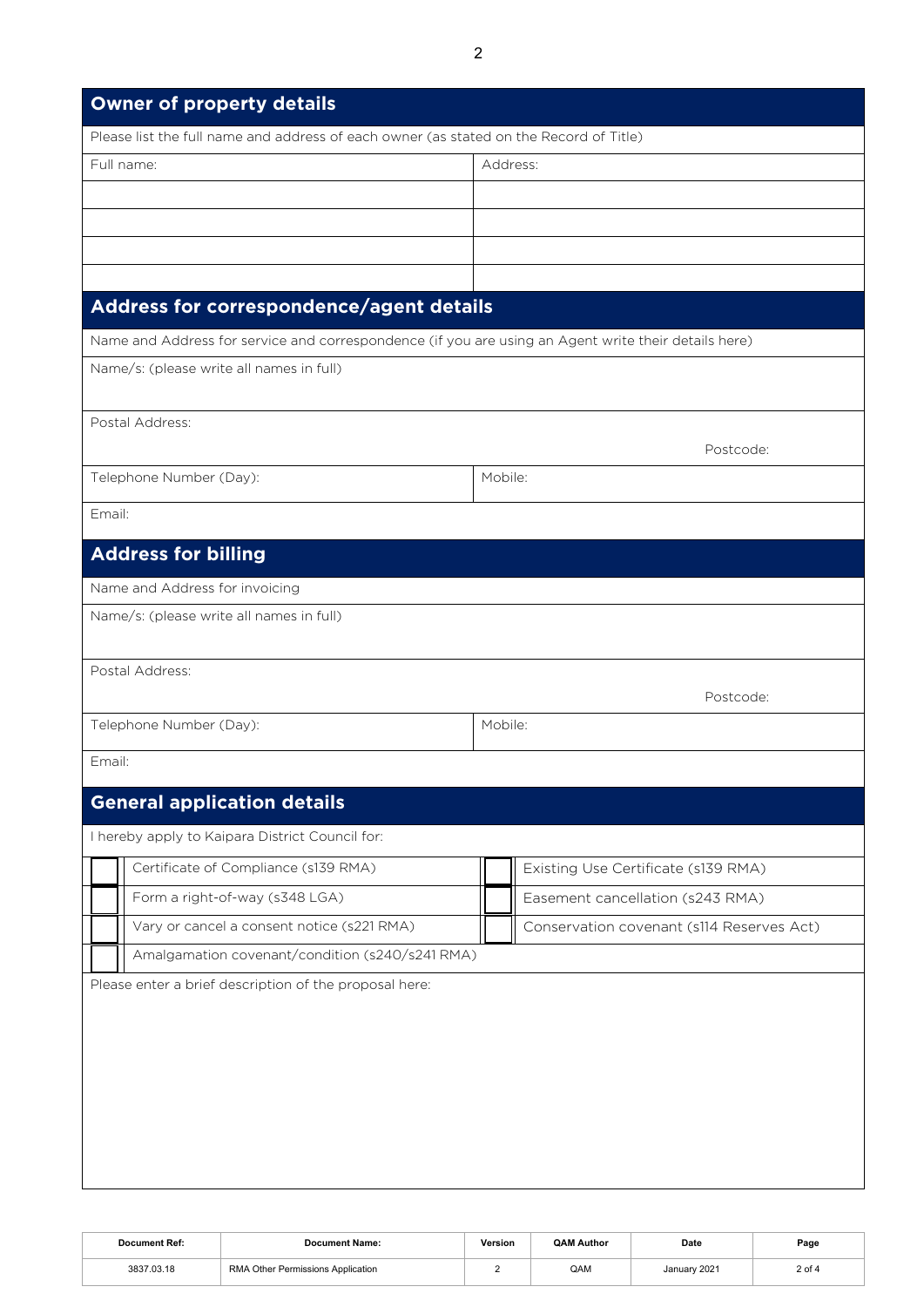3

| <b>Other resource consents</b>                                                                                                                                                                                               |
|------------------------------------------------------------------------------------------------------------------------------------------------------------------------------------------------------------------------------|
| Are there any additional resource consents required for this proposal but not being applied for under this<br>application?                                                                                                   |
| Regional Council<br>$\Box$ No<br>$\Box$ Yes (please provide details)                                                                                                                                                         |
| National Environmental standards<br>$\Box$ No<br>$\Box$ Yes (please provide details)                                                                                                                                         |
| <b>Other consents/permissions</b>                                                                                                                                                                                            |
| Are there any additional Consents required for this proposal? (please quote reference numbers if known)                                                                                                                      |
| Is Building Consent required?<br>$\Box$ No<br>$\Box$ Yes<br>Building Consent Number: BC                                                                                                                                      |
| Is a Vehicle Crossing Permit required?<br>Building Consent Number: BC<br>$\Box$ No<br>$\Box$ Yes                                                                                                                             |
| <b>Site visit requirements</b>                                                                                                                                                                                               |
| Is there a locked gate or security system restricting access by Council staff?<br>$\Box$ No<br>$\Box$ Yes                                                                                                                    |
| Is there a dog on the property? $\Box$ No<br>$\Box$ Yes                                                                                                                                                                      |
| <b>Draft conditions</b>                                                                                                                                                                                                      |
| I wish to see draft conditions for my comment before consent is granted and I agree to an extension of timeframes<br>under section 37 of the Resource Management Act 1991 to allow this to occur.<br>$\Box$ Yes<br>$\Box$ No |
| <b>Application checklist</b>                                                                                                                                                                                                 |
| Completed Application Form                                                                                                                                                                                                   |
| One digital copy                                                                                                                                                                                                             |
| Record of Title (full current copy, should be not more than 3 months old) plus any consent notices and/or<br>encumbrances                                                                                                    |
| A copy of the original resource consent decision and approved plans                                                                                                                                                          |
| Any information required to be in this application by the district plan or RMA                                                                                                                                               |
| Written approvals obtained or record of consultation undertaken (from owners and occupiers)                                                                                                                                  |
| Reports from technical experts (if required) e.g. engineering report, ecological report                                                                                                                                      |
| Application Fee (fees and charges on our website http://www.kaipara.govt.nz/services/fees-charges)                                                                                                                           |

# **Note: Provide all information**

Failure to provide all of the information required to support your application will result in the application being rejected pursuant to Section 88 of the Resource Management Act.

Please note that there is a fee associated with the rejection of an application. See Rejection Fee on our fees and charges on our website [http://www.kaipara.govt.nz/services/fees-charges.](http://www.kaipara.govt.nz/services/fees-charges)

Note: In order to assist with the timely processing of your application please submit:

One (1) digital copy (PDF or Word formats ONLY). Flash Drives are acceptable, please do not send in CDs.

| <b>Document Ref:</b> | <b>Document Name:</b>             | Version | <b>QAM Author</b> | Date         | Page   |
|----------------------|-----------------------------------|---------|-------------------|--------------|--------|
| 3837.03.18           | RMA Other Permissions Application |         | QAM               | January 2021 | 3 of 4 |